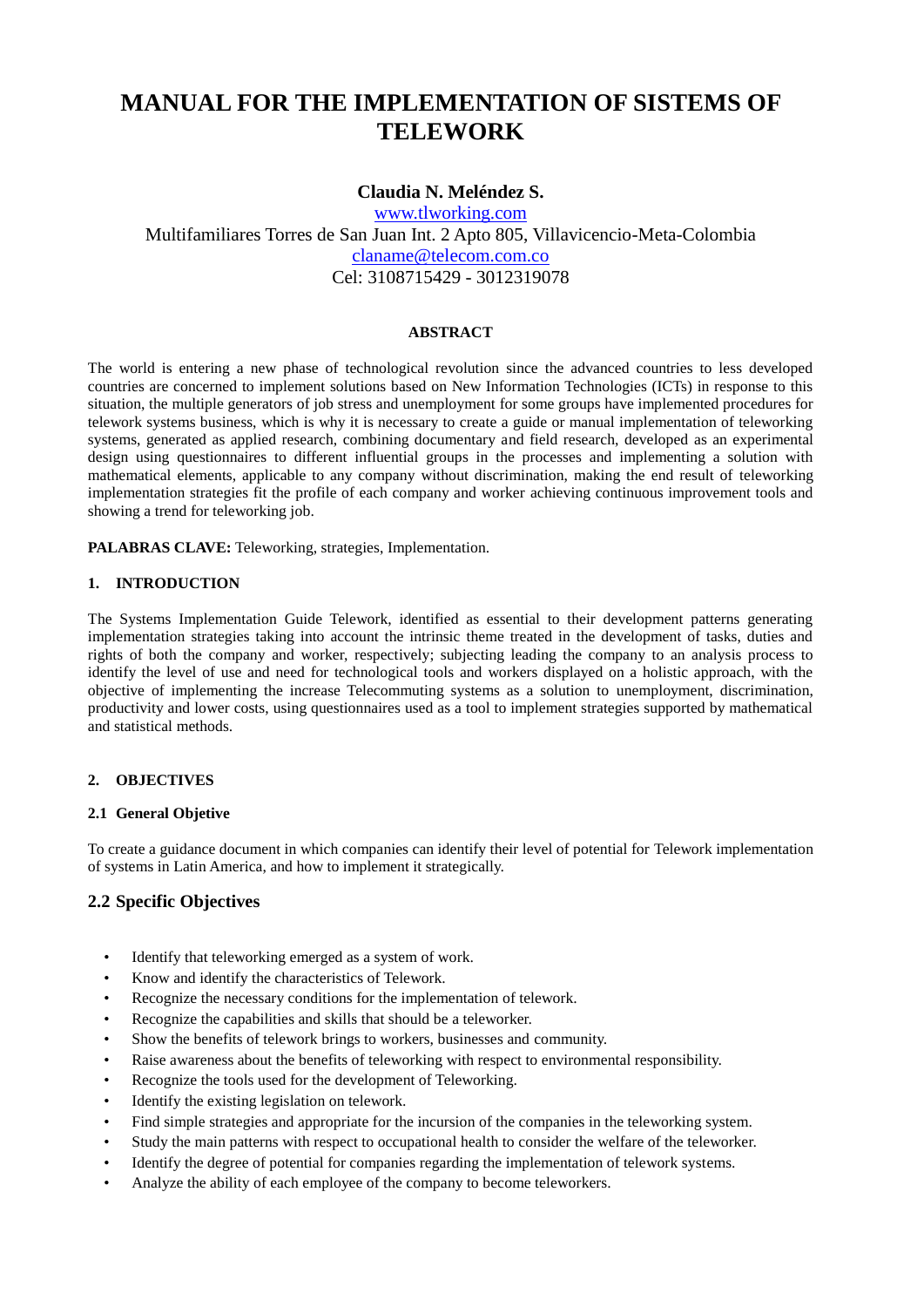- Collect information to assess the need for attendance of each employee in the company.
- Build strategies for implementing telework in companies taking into account the group profiles of employees.
- Analyze the trend Telework as work.
- Identify the legal solutions for businesses to migrate to telework.

# **3 METHODOLOGIC DESIGN**

#### **3.1 Type Of Investigation**

The research is a quantitative approach, seeking to find the factors that influence the career development of people for the analysis of the variables and the generation of appropriate strategies for each profile giving the proper applicability of teleworking. To achieve the creation of this manual was carried out research methodology based on several scientific methods, according to the stage of the study. In the exploratory stage or production of information is made use of the analytical method is able to determine the causes, nature and main effects of Telecommuting on the various groups that may interfere, such as labor, business, community and environment. This was achieved researching, reading and analyzing all of the literature and research on and related to the topic. Through a deep analysis, it was possible to enter a stage of synthesis, within which all the separate elements merge, creating the knowledge base necessary for the generation of strategies for implementing teleworking systems, which are checked by inductive method, ie by applying the implementation strategies to specific cases to verify their effectiveness and performance, thus obtaining conclusions of a likely increase as you increase the number of particular facts under consideration. To expand the collection of information on specific cases and verify the effectiveness of strategies, using the survey method, obtaining in this way analyze the case to implement the strategy, and after implementation to verify and confirm your acceptance and performance.

The investigation is carried out applied, generating solutions to specific problems that provide solutions to companies and their development combines documentary and field research, making a merger that gives strength to the strategies and solutions raised in this manual.

#### **3.2 Teachniqued And Instruments For Data Collection.**

Depending on the achievement of the objectives of this research, we used different techniques and tools to obtain information necessary for their development, among which are:

- 3.2.1 *Comment:* There were observing practices in companies within these practices were observed reactions to the following situations:
	- Level of stress for workers when they reach their workplace.
	- Concern at the time of departure.
	- Productive time in the company.
	- Reaction of workers before natural phenomena.
	- Reaction from traffic during the journey.
- 3.2.2 *Documentary Review:* We carried out the literature review of the literature on the specific topic and research issues arising in several countries on the applicability of telecommuting, benefits, legal framework and methods used in different sections of the population.
- 3.2.3 *Surveys*: were conducted four surveys, each geared toward a different group.
	- Survey of business viability analysis: aimed at managers or business owners, used to analyze the viability of each company to implement telecommuting systems.
	- Survey to study the potential of workers: workers face directed to analyze the potential of each to become teleworkers.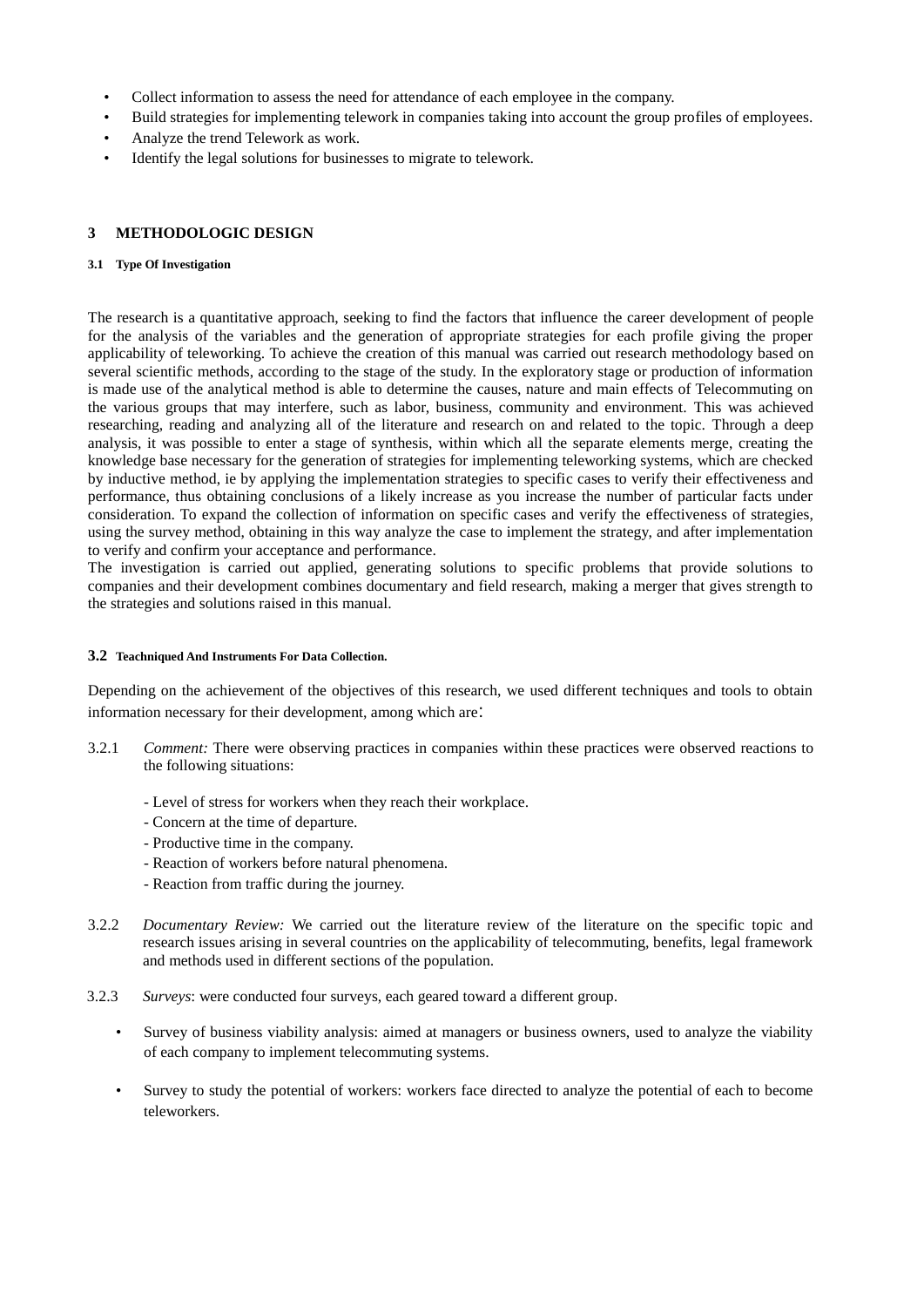- Survey analysis and verification of strategies: aimed at persons working through some form of teleworking is taken into account for analysis on the implementation being carried out, their advantages, disadvantages and opinion on issues.
- Opinion poll: was conducted for the general public to know the inclination on the geographical location when carrying out its work.

The processing of the survey was conducted by publishing them in the portal authoring [www.tlworking.com](http://www.tlworking.com/) own to carry out this research.

### **4 DEVELOPMENT OF THE MODEL**

The procedure for implementing telework schemes in Figure 1. Implementation of teleworking in the company.



**Figura 1. Implementation of teleworking in the company**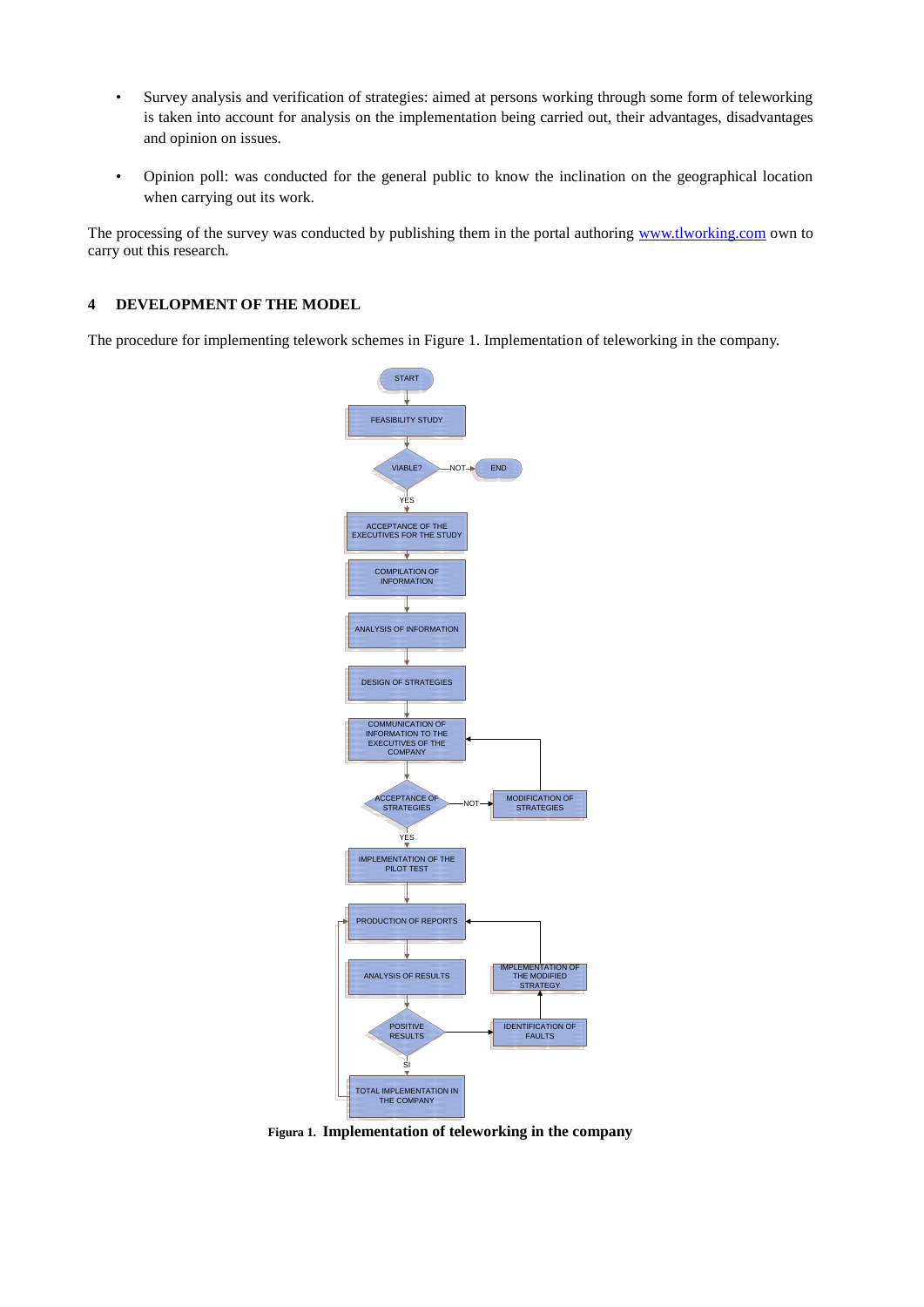Once analyzed and measured surveys and business feasibility analysis of potential workers, the general steps to follow are:

- Managers must specify the duration of the pilot.
- Selection of recommended technology tools according to purpose (collaborative systems: groupware, workflow, security software and hardware).
- Identification of the strategy to be implemented with each worker selected according to the weighting given by the analysis of potential workers.
- Inform employees about the decision to implement a pilot with this system work, sensitizing and shows all information concerning the matter to clear their doubts, that to build trust and acceptance by employees.
- Make sure that everything is understood, and seek ways to approach the employees identified by the directors of the company as negative and positive leaders, talk to them, and explain all the advantages that this new system brings. This step is important because a negative leader could hinder the process and generate disagreements among employees, reaching up to promote events within the company.
- Designate the person or persons responsible for maintaining contact with him or teleworkers and check their work. This person must be clear about their duties according to established tools for reporting and results and achievements he or teleworkers allocated to it.
- Inform potential employees who are the pilot and talk to them, and told the new features of their work, clear doubts about their schedules, delivery of reports, method of recruitment, technological tools and duration of the pilot.
- When each of them recognizes this new modality, the new contract should attach an addendum or clause which stated that the employee voluntarily agree to join the team of the pilot test and noting the new working conditions arising from the this manual.
- Plan a day of test used to check software compatibility between versions and perform upgrade if necessary.
- Report on occupational health recommendations suggested in the manual.
- Initiate pilot.
- At the end of time planned for the pilot, annotate and analyze the variables of the survey analysis and verification of strategies.
- Implement remedial if necessary.
- Proceed to implement the system of employees who telework with the study found unfit to work in that system work.

# **5 CONCLUSIONS**

# **5.1. Theoretical conclusions.**

- Teleworking is Emerging as a practical solution to many social and Economic Conflicts generated by the working practices of 100% Attendance.
- According To The Geographical location of the teleworker, working time and the type of recruitment, There Are Various forms of teleworking.
- Geographical boundaries and breaks Teleworking support the Process of Economic Globalization and Providing support to the Fight against Unemployment.
- The teleworker must meet specific skills certain that will provide security at the time of developing a different from the work location to the enterprise infrastructure.
- Generates multiple Telework benefits not only to business and workers, But also to the community and become an irreplaceable tool for the renovation and reconstruction of the environment.
- It is indispensable as a Telework policy to respect the principles and gender equality.
- It is important to Develop Strategies That Promote job creation and retention of qualified workforce.
- Need to create a standard model legislation, at least in Latin America for the correct applicability of crossborder teleworking.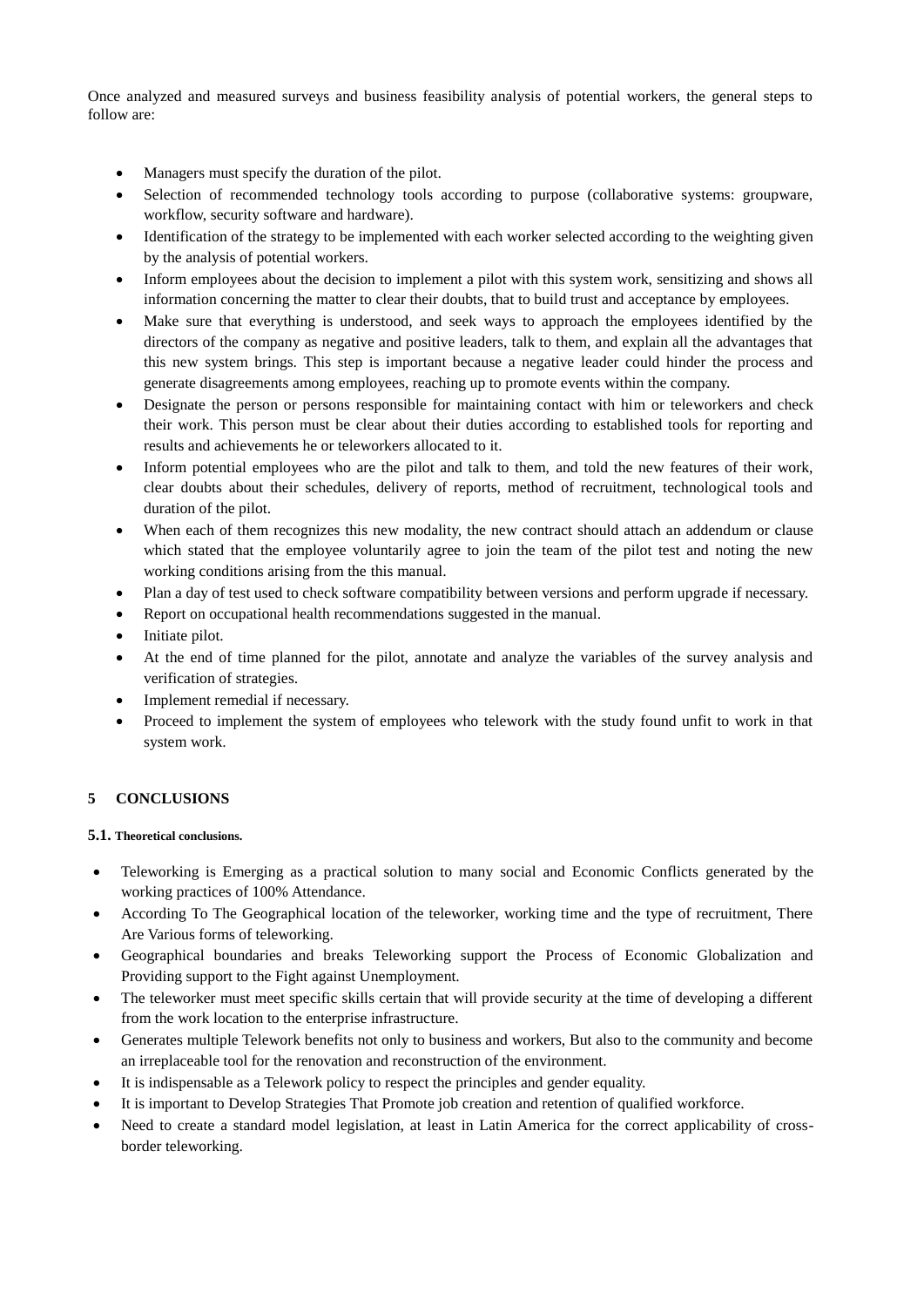- It is vitally important to know and manage collaborative systems of both the company and the teleworker, for the implementation of telework systems.
- The implementation of teleworking systems market generates greater choice in rural or difficult to access for businesses.

# **5.2. Practical Conclusions.**

- Among the tools used in businesses, are shifting internal call centers and the use of LAN (local area network), due to constant use and practicality of the tools that work over IP.
- Teleworking systems are applicable to any business as long as this holds a number of operator personnel.
- The implementation of teleworking systems becomes an essential tool in reducing costs for companies with prospects for increased geographic coverage.
- By publishing clear of the features of telework, they succeeded in spreading the importance of the theme for the work performance of employees and the opening of job opportunities.
- After seeing the benefits of implementing telework, companies become more aware and become more amenable to analysis studies for implementation of this system.
- Many businesses and teleworkers teleworking systems operate under no knowledge of this due to the lack of information on the subject.
- As a result of the survey of workers 100% attendance is concluded that:
	- In the sample population was less visible than the unemployment rate for the work 100% attendance is among the workers between 17 and 25 years, followed by the range of 25-40 years of age.
	- The male is twice as likely to work than females.
	- The percentage of workers with disabilities is very low compared to those who do not.
	- It makes visible the increased employment opportunities for single people, childless and still living with their parents.
	- The percentage of single mothers who receive help from someone else to care for their children is less than one-fifth of those who receive no help.
	- The highest percentage of workers in conventional system is in professional education level.
	- As you increase the educational level of workers reduces the likelihood of employment.
	- Most of the workers 100% attendance is good level of management information and communication technologies, this facilitates the process of implementing telework systems.
	- The use of fixed telephony is displaced by more than 10% by the use of cellular telephony.
	- All workers have made use of e-mail at least once during the performance of their work activities.
	- You are using instant messaging programs of cell development work, as a result, the use of fixed telephone is also displaced by these programs.
	- The major cause of stress for workers generating the conventional system, is to be home for long period of time, the percentage of level of stress generated by this ratio is even greater need to spend more time at home.
	- The need for contact with others is not a limitation to conventional workers at the time of migrating to telecommuting systems.
	- Analysis of skills to be taken into account gives a very successful telecommuter, which apparently shows that this approach is not relevant when migrating from working system, in spite of these results is pertinent to do a psychological evaluation in selection time telecommuters, because this answer is given under their own perception.
	- As a result of the survey of teleworkers is concluded that:
		- The highest percentage of teleworkers are in the age range of 25-40 years.
		- The possibility of female labor under the system of telecommuting is almost the same as for males, but the proportion of women single mothers who work under this system is very low.
		- The percentage of teleworkers who live in urban areas is almost six times that of telecommuters who work in rural areas.
		- Within teleworkers taken into account within the sample, the percentage of disabled people is almost negligible.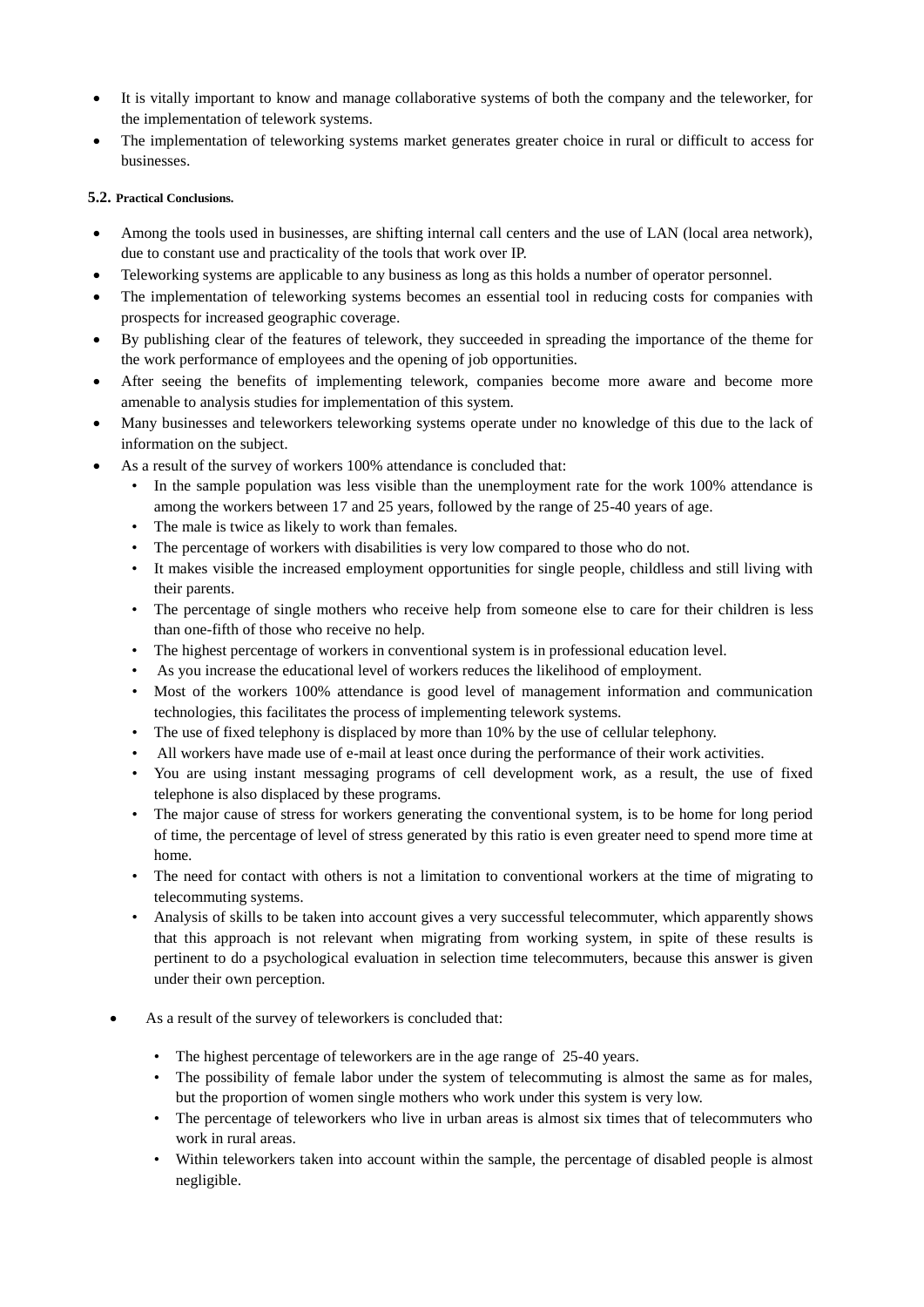- The educational level in which the largest number of teleworkers is professional.
- The relationship between education level of workers and telecommuters face changes, showed a higher percentage of teleworking with increasing educational level of workers.
- Teleworking is applicable in different proportions to all economic sectors, with more acceptance in the areas of technology, education and information management.
- The type of teleworker analysis shows that the most widely used implementation strategy is that of the teleworker who works from different points.
- The overall effect has the implementation of telecommuting work at intellectual, personal and family very well, demonstrating the benefits set out in this research indicates the same reaction to the economic level, but with less intensity.
- The level of satisfaction and willingness of teleworkers is reflected in the performance and timeliness of delivery of the nominated works, proving the productivity gains as a side effect of implementing teleworking systems and can link to this conclusion that workers can develop their work more efficiently by providing on average two hours per day working in a conventional system should be used in the shift to the physical infrastructure of the company.
- It demonstrates the cost savings between 50 and 100 dollars a month, although higher percentage of the sample invest some of their salary in displacement as a teleworker phone.
- Having as aggravating the absence of legislation of telework in some Latin American countries, almost 90% of teleworkers say they are satisfied with their employment contract, stating that more than half the cases the company pays for health, pension and professional risks in the same proportion they cover the costs of Internet, telephony and services.
- The site is more widely accepted by the general community development work activities where housing is combined with sporadic visits and contact hours in the physical infrastructure of the company, why this was the main strategy to be considered in the analysis of systems implementation of teleworking.

# **5.3. Methodological conclusions.**

- To carry out research on telework is not only necessary to study cases from different geographic locations, it is also important to analyze the different profiles that can be found in a society.
- During the generation of the forms and surveys to research on telework is of vital importance to study man as a holistic being.
- To give continuity to this investigation and for future research, it is important to take into account the variable by which to increase the average educational level of workers decreases the percentage of work.
- It is necessary to employ a methodology to identify similarities between different approaches of surveys to get more specific results.
- Results from the analysis of variables consistent with the investigation "Export Teleservices for Social Inclusion and Labour in Latin America and the Caribbean (1) maintain the percentage relationship.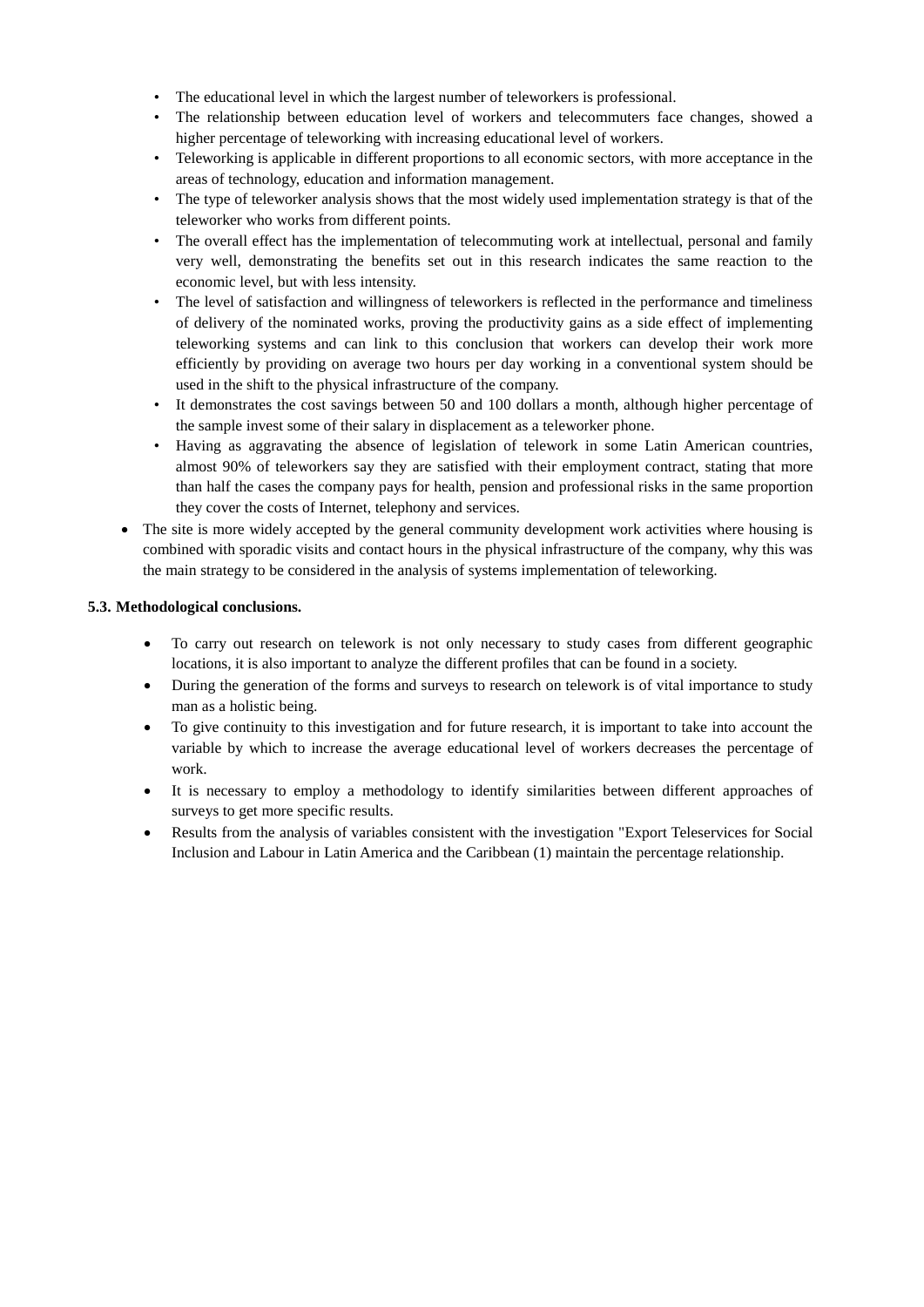### **REFERENCIAS**

1. **Di Martino, Vittorio.** *El teletrabajo en América Latina y el Caribe.* Ginebra : s.n., 2004.

2. **Mieres, Antonio and Gorchs, Eduardo A.** JALA Internacional. [Online] [Cited: octubre 13, 2009.] http://www.jala.com/latinamerica.php.

3. **Nicolosi, Alejandra Pia.** Informe sobre Teletrabajo. [Online] [Cited: Octubre 13, 2009.] http://www.caminandoutopias.org.ar/tesis/tesis.php.

4. **OIT.** *Conditions of work digest on Telework.* Ginebra : OIT, 1990. Vol. 9.

5. **Enter .** *Practicas de trabajo virtual y teletrabajo en el sector TIC en españa.* s.l. : Enter, 2008.

6. **Molina, Marta, Féliz, Mercedes and Gonzales, Nuria.** *Contribucion de las telecomunicaciones al desarrollo sostenible.* s.l. : Telefónica I+D.

7. **Grassi, Mariana.** Cifras y estadísticas del teletrabajo. [Online] mayo 20, 2009. [Cited: octubre 25, 2009.] http://grassimariana151073.wordpress.com/2009/05/20/cifras-y-estadisticas-del-teletrabajo/.

8. **Brasil, Sociedade da Informação no.** *Livro Verde.* Brasilia : s.n., 2000.

9. **Europea, Comision.** Comision Europea. [Online] [Cited: octubre 26, 2009.] http://ec.europa.eu/index\_es.htm.

10. **CIDEC.** TELETRABAJO: Impacto de las nuevas tecnologias en la organizacion del teletrabajo. [book auth.] el empleo y las cualificaciones profesionales Centro de investigacion y documentacion sobre problemas de la economia. *Cuadernos de trabajo.* s.l. : CIDEC, 1997.

11. **Barrera, Eduardo.** El Profesional de la informacion. [Online] Diciembre 1994. [Cited: Noviembre 19, 2009.] http://www.elprofesionaldelainformacion.com/contenidos/1994/diciembre/teletrabajo.html.

12. **Sáez Soro, Emilio.** Deteletrabajo.com. [Online] enero 10, 2001. [Cited: octubre 12, 2009.] Deteletrabajo.com.

13. **Rojas, Rafael.** *El Teletrabajo... ¿Nuevo estilo de vida?* 

14. **Gabriela Aguayo, Raul Padilla, Mauro Salazar, Jorge Fuente-Alba.** El Teletrabajo. [Online] septiembre 25, 2009. [Cited: octubre 13, 2009.] http://teletrabajopsi.blogspot.com/2007/09/factores-para-implementar-el.html.

15. **Area Moreira, Manuel.** Calidad de vida, discapacitación y formación para el teletrabajo. [Online] noviembre 1996. [Cited: octubre 8, 2009.] http://webpages.ull.es/users/manarea/Documentos/documento5.htm.

16. **Implementing Telework.** Implementing Telework. [Online] [Cited: octubre 8, 2009.] www.teleworkmirti.org/handbook/spagnolo/doc/2checktc.doc.

17. **Boullosa, Nicolas.** La revolucion del trabajo. [Online] enero 2009. [Cited: octubre 20, 2009.] http://faircompanies.com/blogs/view/la\_revolucion\_del\_teletrabajo\_tendencias\_sociales/.

18. **Fernandez, Nino.** El teletrabajo gana espacio como modalidad de relación laboral. *Clarín.* mayo 10, 2009.

19. *El teletrabajo.* **Armas Morales, Carlos.** 15, 2005, Gestión en el Tercer Milenio, Vol. 8, pp. 7-11.

20. **Huuhtanen, Pekka.** Solomanuales.org. [Online] [Cited: octubre 12, 2009.]

http://www.solomanuales.org/frame.cfm?url\_frame=http://www.arearh.com/salud%20laboral/teletrabajoysalud.htm&id \_curso=39374020051567535650686954494567&id\_centro=61174090033066666748506549694552&Mail=claname@t elecom.com.co&Nombre=claudia&titulo=Implicacione.

21. **Peiró, Karma.** deteletrabajo.com. [Online] marzo 3, 2002. [Cited: octubre 12, 2009.] http://www.solomanuales.org/frame.cfm?url\_frame=http://deteletrabajo.uji.es/articulos/art53.htm&id\_curso=44312010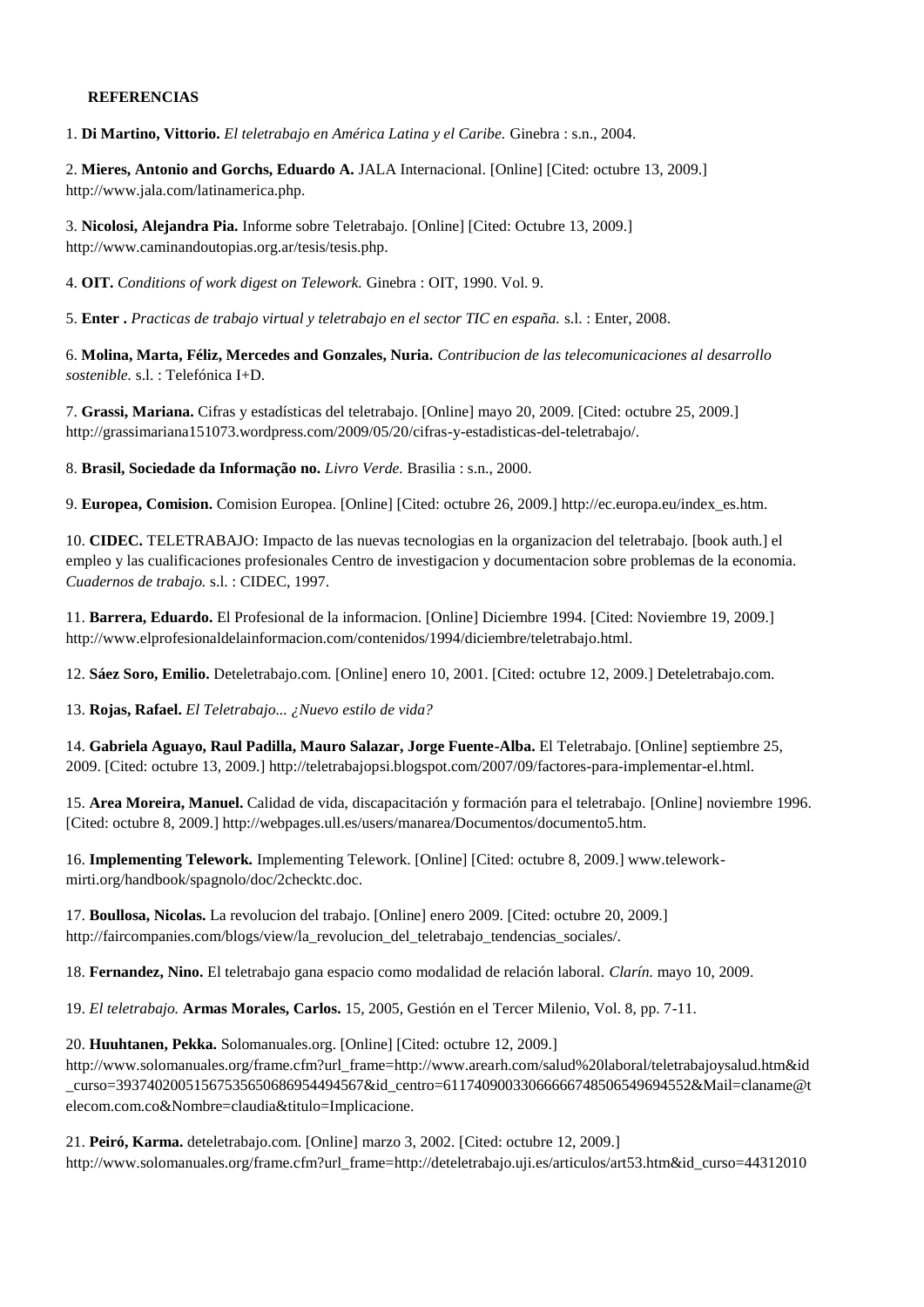051252494949486866664556&id\_centro=61174090033066666748506549694552&Mail=claname@telecom.com.co& Nombre=claudia&titulo=La flexibilidad del tiem.

22. **Pastor Martínez, Alberto.** [Online] mayo 31, 2004. [Cited: octubre 10, 2009.] http://www.upf.edu/iuslabor/022005/art07.htm.

23. **Parigi, Agustín.** Apertuta.com. [Online] junio 23, 2009. [Cited: octubre 13, 2009.] http://web.austral.edu.ar/descargas/australis/jun\_01\_09/medios-teletrabajo-parte-empresas.pdf.

24. **Altisen, Claudio Josemaria.** *Teletrabajo, un aopcion laboral del futuro, disponible hoy en tu PC.* Rosario, Rep. Argentina : s.n., 1999.

25. **Fernandez Villarino, Roberto.** *Reflexiones en torno a la obligatoriedad de la aplicacion del teletrabajoen las relaciones laborales.* s.l. : Universidad de Huelva, 2005.

26. **Gareca, Mariana.** Ciencia & Trabajo. [Online] Julio/Septiembre 2007. [Cited: octubre 13, 2009.] www.cienciaytrabajo.cl.

27. **Noci, Javier Díaz.** *El teletrabajo en el periodismo digital.* Gijón : s.n., 2002.

28. **Jurgensmeier, Annette.** *Teletrabajo: la nueva forma de laborar.* Alemania : s.n.

29. **Tellez, Julio.** Teletrabajo. [book auth.] Instituto de investigaciones juridicas UNAM. *Biblioteca Juridica Virtual.* s.l. : UNAM, pp. 729-239.

30. *Teletrabajo: Regulación jurídico-laboral.* **Kahale Carrillo, Djamil Tony.** 3, 2003, Gaceta Laboral, Vol. 9, pp. 397-416.

31. **España, Ministerio de trabajo y asuntos sociales.** *NTP 412: Teletrabajo: criterios para su implantación.*  España : Instituto Nacional de Seguridad e higiene en el trabajp.

32. **Umaña, Olga Maria.** ¿Es necesaria una norma de Teletrabajo? s.l. : Ministerio de trabajo y seguridad social Costa Rica.

33. **Boiarov, Sonia.** Canal a: Tecnologia a diario. [Online] mayo 14, 2007. [Cited: octubre 25, 2009.] http://www.canal-ar.com.ar/Noticias/NoticiaMuestra.asp?Id=4471.

34. **ETIS-LAC.** *Exportadores de servicios en Internet.* Argentina : @El CID editor, 2007.

35. **Secretaria Técnica de Gobierno Digital. Costa Rica.** *Referencias para desarrollar un plan piloto de teletrabajo en el sector público.* San Jose, Costa Rica : s.n., Agosto de 2008.

36. **Plan Concilia.** *Horarios y Teletrabajo.* España : INAP: Goberna, Mayo de 2006.

37. **Boiarov, Sonia.** *Meta 5 eLAC2007: Informe sobre legislación y normatividad vinculada al teletrabajo en America Latina y el Caribe.* Argentina : EUROPEAID, Enero 2008.

38. **Pino Estrada, Manuel Martin.** *Análise Juslaboral do Teletrabalho.* Curitiba : Editora Camões, 2008.

39. **Sotillos, Luis.** Injef.com. [Online] [Cited: Diciembre 13, 2009.] www.injef.com/revista/teletrab/caso004.htm.

40. **Altisen, Claudio.** Imaginar.org. [Online] Mayo 1997. [Cited: marzo 3, 2010.] http://www.imaginar.org/index\_archivos/teletrab/opcion.pdf.

41. **Beltran, Amparo and Sanchez, Luis Orlando.** *Las relaciones laborales virtuales: El teletrabajo.* Santa fe de Bogota : Pontifiicia Universidad Javeriana, 2002.

42. **Gerónimo, G. and Canseco, V.** mixtli.utm.mx. [Online] [Cited: marzo 10, 2010.] http://mixtli.utm.mx/~resdi/breve\_introduccion\_a\_los\_sistemas\_colaborativos.pdf.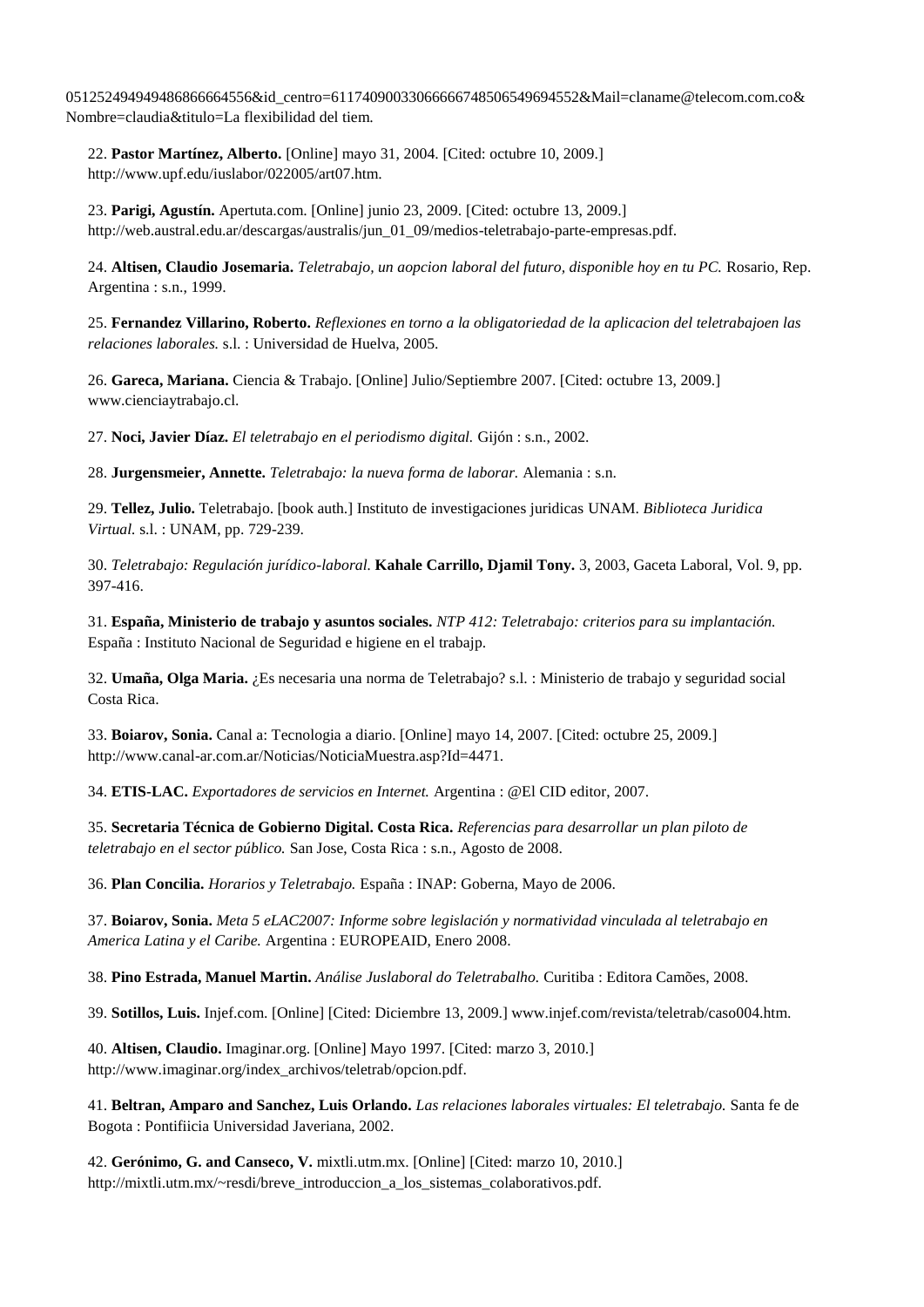43. **Sasso, Roberto.** www.nacion.com. [Online] noviembre 14, 2007. [Cited: 13 febrero, 2010.] http://wvw.nacion.com/ln\_ee/2007/noviembre/14/opinion1315043.html.

44. **Bertoglia, Enrique Margery.** www.nacion.com. [Online] agosto 17, 2008. [Cited: diciembre 17, 2009.] http://wvw.nacion.com/ln\_ee/2008/agosto/17/opinion1662972.html.

45. **Gobierno Digital.** www.gobiernofacil.gov.cr. [Online] [Cited: noviembre 12, 2009.] http://www.gobiernofacil.go.cr/gobiernodigital/teletrabajo/Docs/IMPLEMENTACION\_TELETRABAJO.ppt.

46. *Teletrabajo en Chile: el caso de la asociación chilena de empresas de tecnologias de la información.* **C., Salazar Concha and L., Pacheco Caro.** 2006, Ingeniería Informática.

47. **Saravia, Antonio Muñoz.** www.eumed.net. [Online] enero 31, 2007. [Cited: marzo 10, 2010.] http://www.eumed.net/tesis/2007/ams/26.htm.

48. **C., Fuentelsaz Gallego.** aprendeenlinea.udea.edu.co. [Online] [Cited: marzo 12, 2010.] http://aprendeenlinea.udea.edu.co/lms/moodle/file.php/481/metodologia/calculo\_muestra.pdf.

49. **Dennis, Chávez de Paz.** www.unifr.ch. [Online] [Cited: marzo 12, 2010.] http://www.unifr.ch/ddp1/derechopenal/articulos/a\_20080521\_56.pdf.

50. **Victor, Larios Osorio.** Universidad Autónoma de Querétaro (México). [Online] septiembre 21, 1999. [Cited: marzo 10, 2010.] http://www.uaq.mx/matematicas/estadisticas/xu5.html.

51. **Díaz Noci, Javier.** www.ehu.es. [Online] juli 25, 2002. [Cited: octubre 13, 2009.] http://www.ehu.es/diaznoci/Conf/C26.pdf.

52. **Trabajos.com.** Trabajos.com. [Online] [Cited: octubre 8, 2009.] http://www.trabajos.com/informacion/index.phtml?n=9.

53. *El teletrabajo, una alternativa para el mundo rural .* **Saez Soro, Emilio, Querol, Vicent and López, Albert.** 2007, Salud y drogas, pp. 153-158.

54. **Fernandez Villarino, Roberto.** dialnet.unirioja.es. [Online] abril 11, 2005. [Cited: noviembre 13, 2009.] http://dialnet.unirioja.es/servlet/articulo?codigo=2043464.

55. **Carrion Gordon, Hugo.** Imaginar.org. [Online] abril 4, 2004. [Cited: octubre 10, 2009.] www.imaginar.org.

56. **Salazar, Cristian.** *Teletrabajo y discapacidad en Chile.* Chile : Universidad Austral de Chile.

57. **Hand Book MIRTY Consortium.** www.telework-mirti.org. [Online] 1998. [Cited: octubre 9, 2009.] http://www.telework-mirti.org/handbook/spagnolo/2framese.htm.

58. **CACE, Comisión de Teletrabajo Cámara Argentina de Comercio Electrónico.** mercadosunidos.com. [Online] septiembre 20, 2007. [Cited: octubre 8, 2009.] http://mercadosunidos.wordpress.com/2007/09/20/siete-practicasesenciales-para-la-implementacion-de-teletrabajo/.

59. **Moratto, Juan.** Actualidad informatica y reportes online. [Online] septiembre 20, 2007. [Cited: octubre 13, 2009.] http://mercadosunidos.wordpress.com/.

60. *El teletrabajo en el mundo y Colombia.* **Rodríguez Mejía, Marcela.** 2007, Gaceta Laboral, pp. 29-42.

61. **Barroeta Munitti, Alfonso.** UNAM Intituto de investigaciones juridicas. [Online] [Cited: octubre 8, 2009.] http://www.juridicas.unam.mx/publica/librev/rev/revjurdp/cont/4/pr/pr10.pdf.

62. **Saez Soro, Emilio.** [Online]

63. **Peiró, Karma.** DeTeletrabajo.com. [Online] julio 17, 2002. [Cited: octubre 12, 2009.] http://www.solomanuales.org/frame.cfm?url\_frame=http://deteletrabajo.uji.es/articulos/art61.htm&id\_curso=44313010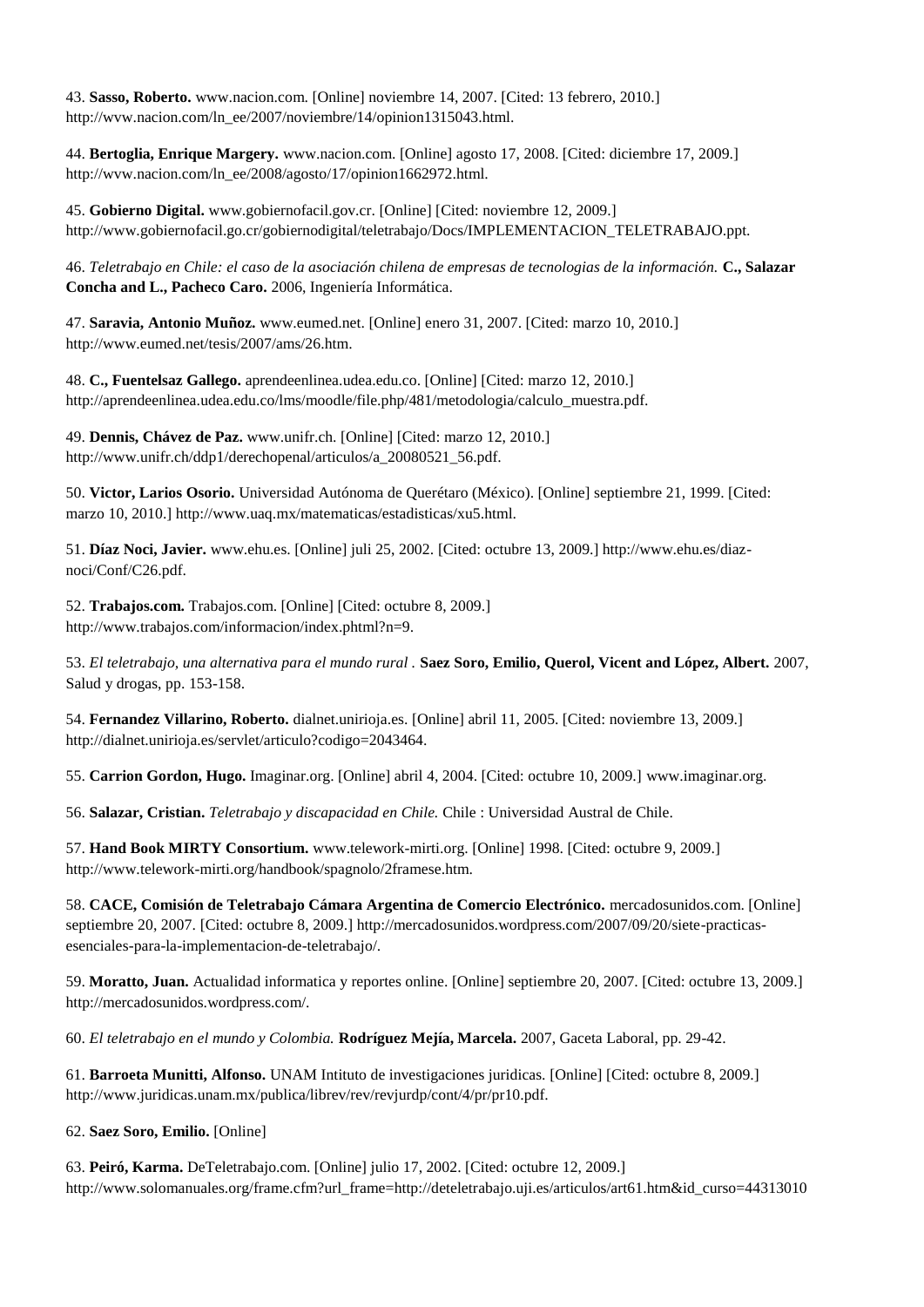051248576870516757524555&id\_centro=61174090033066666748506549694552&Mail=claname@telecom.com.co& Nombre=claudia&titulo=Un acuerdo histórico par.

64. **D.J.** Departamento administrativo de la función pública República de Colombia. [Online] noviembre 12, 2009. [Cited: noviembre 14, 2009.]

http://www.dafp.gov.co/index.php?option=com\_content&view=article&id=146:aplicabilidad-de-la-ley-1221-de-2008-teletrabajo-en-el-sector-publico-avances-y-perspectivas&catid=1:latest-news&Itemid=50.

65. **Viana Rojas, Jaime.** Revista Portafolio. [Online] noviembre 13, 2009. [Cited: noviembre 13, 2009.] http://www.portafolio.com.co/economia/economiahoy/ARTICULO-WEB-NOTA\_INTERIOR\_PORTA-5553030.html.

66. **Román Graván, Pedro.** Ministerio de educación. Instituto de tecnologías educativas. Gobierno de España. [Online] [Cited: marzo 11, 2010.] http://www.isftic.mepsyd.es/w3/cinternet-educacion/2 congreso\_actas/documentos/experiencias/pdf/foro1/pedro\_roman\_groupware.pdf.

67. **Preuss, Nicolas.** Gestion pública. [Online] [Cited: marzo 11, 2010.] http://www.gestionpublica.cl/biblioteca/documentos/2192612workflow.pdf.

68. **David Padgett, Gerson.** Monografias.com. [Online] septiembre 25, 2003. [Cited: marzo 11, 2010.] http://www.monografias.com/trabajos14/tecnologiagroup/tecnologiagroup.shtml.

69. **ALADI, Asociación latinoamericana de Integración.** ALADI Secretaria General. [Online] julio 20, 2003. [Cited: diciembre 20, 2009.] http://www.aladi.org/biblioteca/02\_2\_4\_SerieSECEstudios.html.

70. **Delgado Moreno, Alejandro.** Alejandro Delgado Moreno. Derecho, telecomunicaciones y tecnología. [Online] Septiembre 2007. [Cited: diciembre 20, 2009.] http://alejandrodelgadomoreno.com/2009/08/teletrabajo-encolombia.html.

71. **ALEGSA.** ¡Exception! [Online] 2009. [Cited: marzo 14, 2010.] http://www.alegsa.com.ar/Dic/antivirus.php.

72. **Montero, Cecilia.** CEPAL. Comisión económica para América Latina y el Caribe. [Online] 2000. [Cited: marzo 15, 2010.] http://www.eclac.org/publicaciones/xml/3/5793/CMontero.pdf.

73. **Marru\_22plourd.** www.monografias.com. [Online] abril 9, 2004. [Cited: marzo 14, 2010.] http://www.monografias.com/trabajos15/virus-informatico/virus-informatico.shtml.

74. **Pino Estrada, Manuel Martin.** Teletrabalho. [Online] Enero 29, 2008. [Cited: octubre 26, 2009.] http://teletrabalho.blogspot.com/2008/01/artigo-el-teletrabajo-en-el-derecho.html.

75. **Wikipedia.** www.wikipedia.com. [Online] [Cited: marzo 16, 2010.] http://es.wikipedia.org/wiki/Virus\_inform%C3%A1tico.

76. **Ruiz, Ramón.** [Online] 2007. [Cited: Enero 23, 2010.] http://www.aulafacil.com/cursosenviados/Metodo-Cientifico.pdf.

77. —. Aulafacil.com. [Online] 20007. [Cited: enero 23, 2010.] http://www.aulafacil.com/cursosenviados/Metodo-Cientifico.pdf.

78. **Grupo tress International.** tress.com. [Online] Abril 2008. [Cited: enero 23, 2010.] http://www.tress.com.mx/esp/Portals/0/Documentos%20varios/Bolet%C3%ADn%20mensual/Abril/Alcance%20pro yecto.pdf.

| 79. De Luis Carnicer, Pilar. Caminando utopias. [Online] Enero 2006. [Cited: noviembre 13, 2009.] |  |
|---------------------------------------------------------------------------------------------------|--|
| http://www.caminandoutopias.org.ar/tesis/Teletrabajo-medioambiente-mujeres-Memori.pdf.            |  |

80. **ETIS-LAC.** Telecapacitados.tic.org.ar. [Online] mayo 2009. [Cited: diciembre 29, 2009.] http://telecapacitados.tic.org.ar/telecapacitados.pdf.